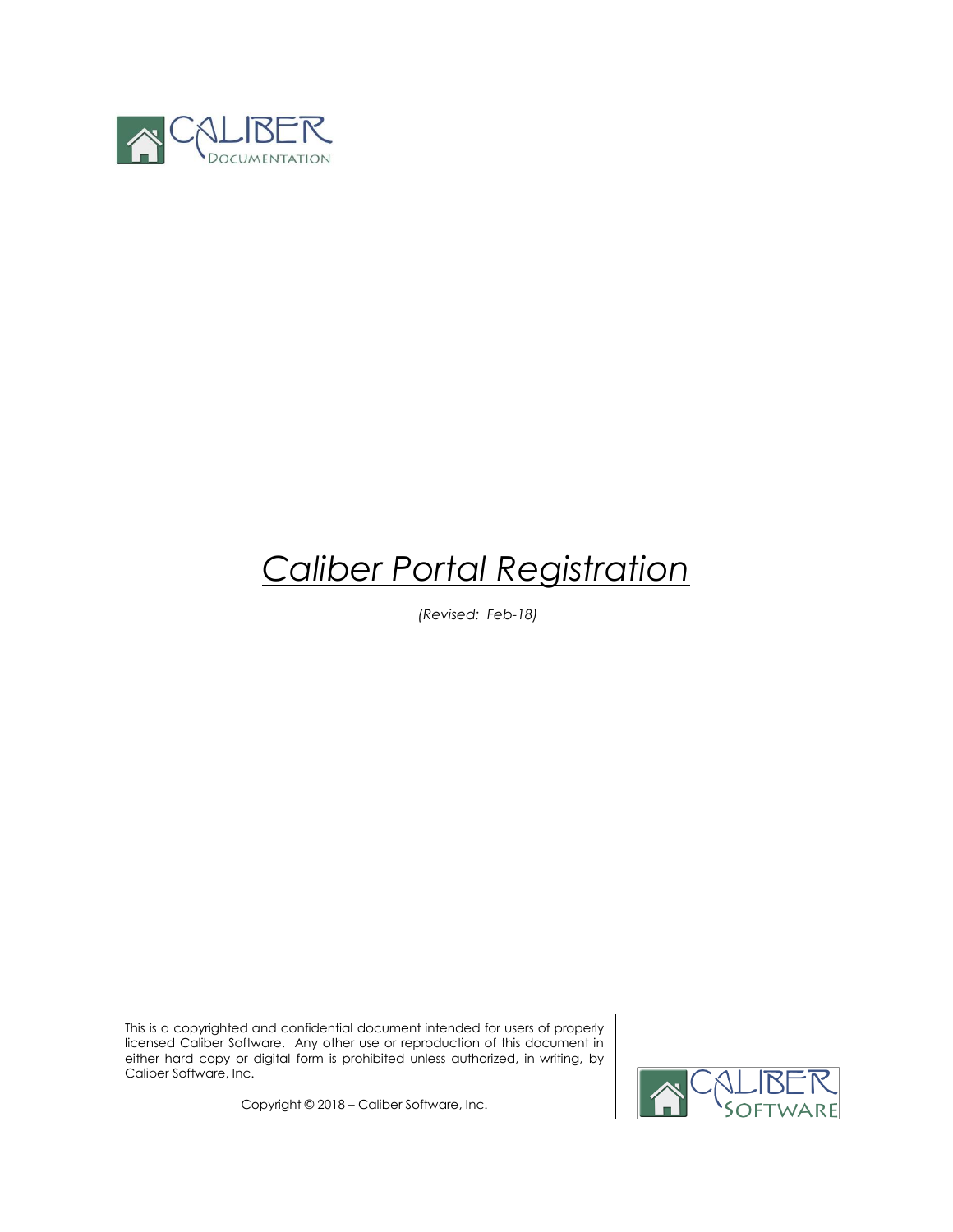# **Create a New Login**

At the Portal login screen and/or the smaller login screen, select **Create login**



**Or**

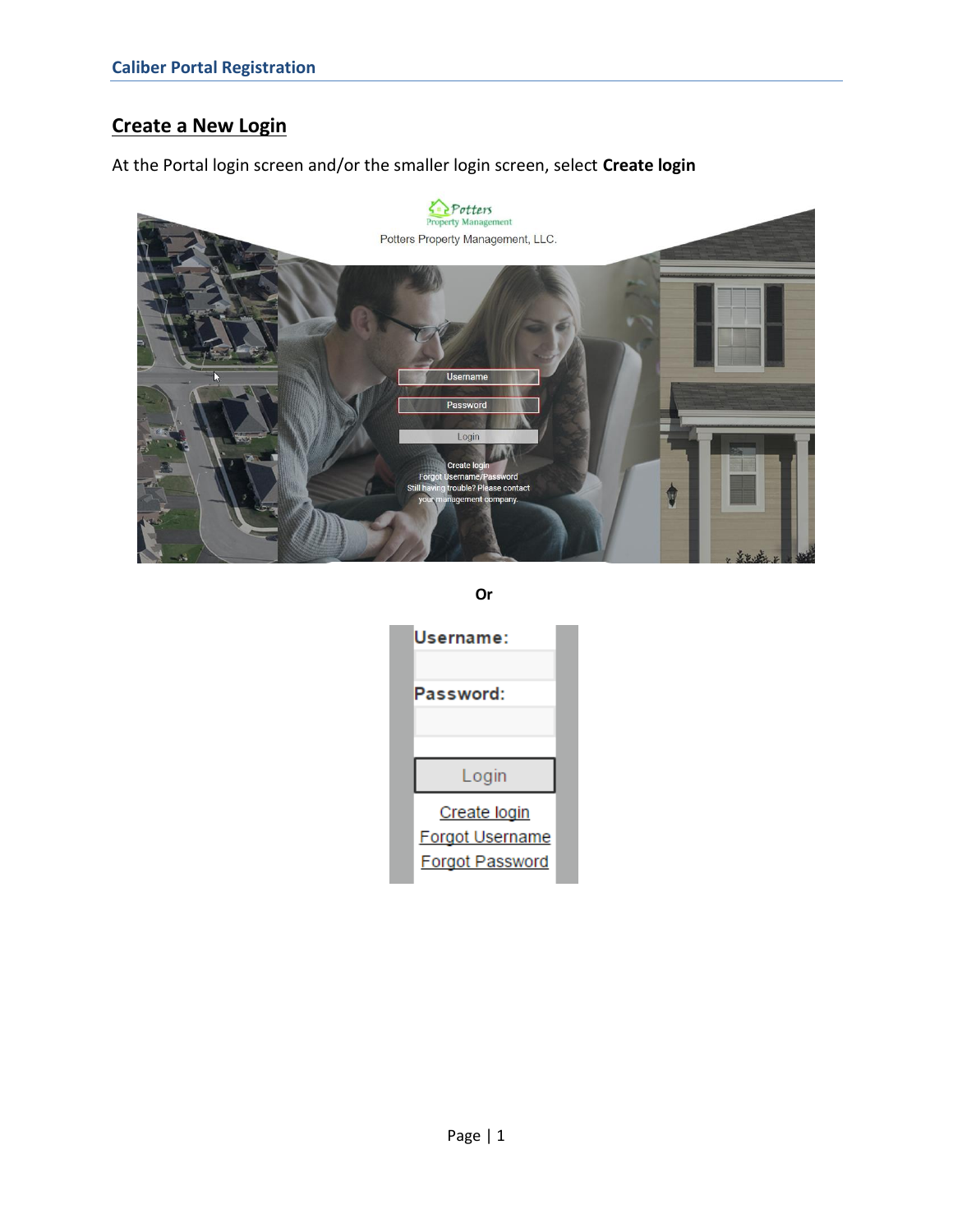### **Registration screen:**

- 1. Enter your **Account Number** (Account Numbers can be provided to you by your management company)
- 2. Enter the **Email Address** that is associated with your account.
- 3. Select **Submit Registration**

| Registration          |                                                                                                                                                                        |  |
|-----------------------|------------------------------------------------------------------------------------------------------------------------------------------------------------------------|--|
|                       | Please enter your account number and email address in the fields<br>below. Once submitted, you will receive an email with a link to<br>create your login and password. |  |
| <b>Account Number</b> | 100110010                                                                                                                                                              |  |
| Email                 | @calibersoftware.com                                                                                                                                                   |  |
|                       | <b>Submit Registration</b>                                                                                                                                             |  |

- 4. After clicking Submit Registration, if the email address is not on file with your management company, you will be prompted to enter your **Unit Address** that is associated with your account. The unit address must match what is in the system.
- 5. Select **Submit Registration**

|                                | Registration                                                                                                                                                           |
|--------------------------------|------------------------------------------------------------------------------------------------------------------------------------------------------------------------|
|                                | Please enter your account number and email address in the fields<br>below. Once submitted, you will receive an email with a link to<br>create your login and password. |
| <b>Account Number</b><br>Email | 100110010<br>@calibersoftware.com                                                                                                                                      |
|                                | There was an issue locating your account, please enter your<br>unit address below and resubmit.                                                                        |
| <b>Address</b>                 | <b>Address</b>                                                                                                                                                         |
| Unit                           | Unit $#$<br><b>Submit Registration</b>                                                                                                                                 |

- 6. If there is more than one Owner, a drop down will appear allowing you to select the appropriate person.
- 7. Select **Submit Registration**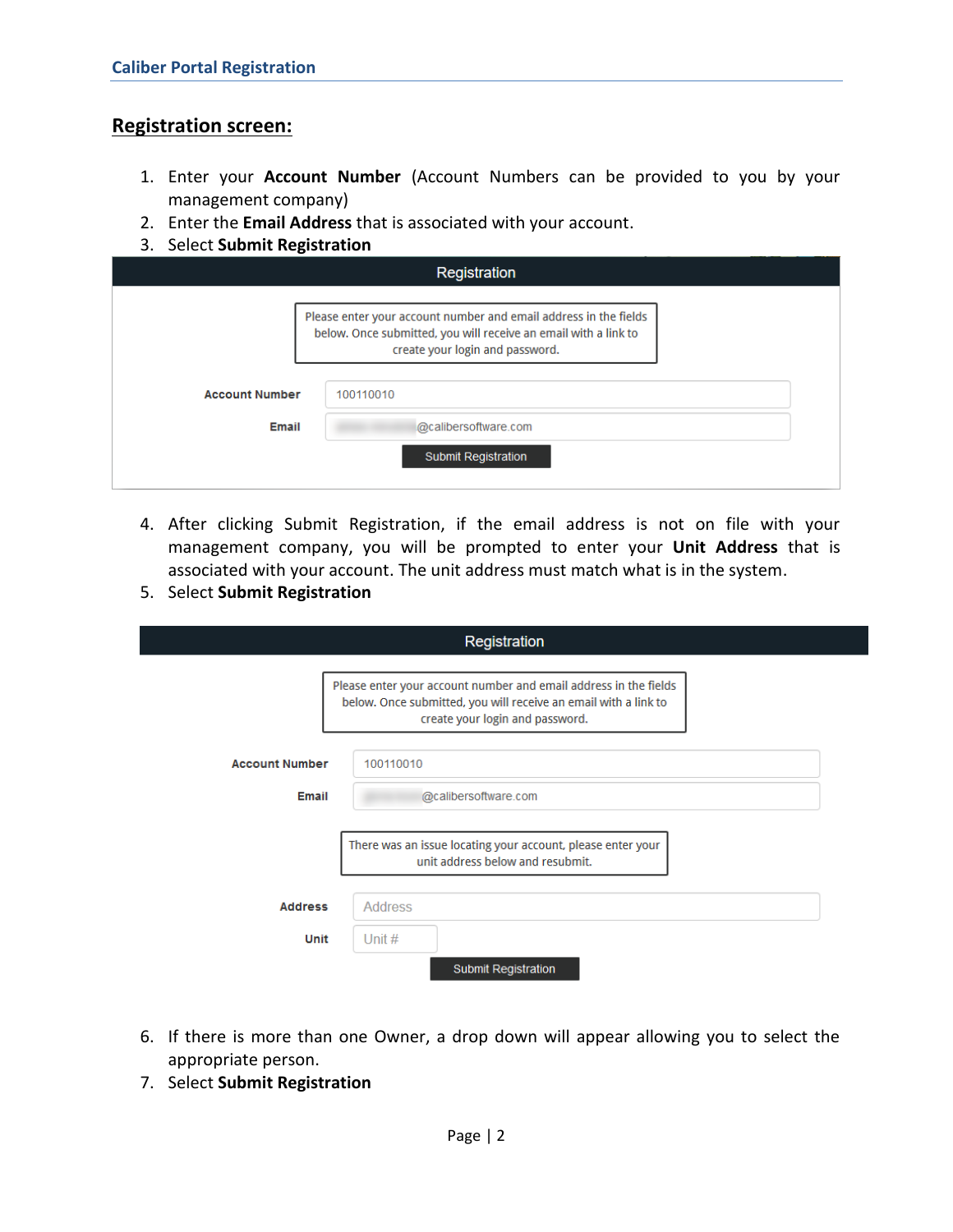|                       | Registration                                                                                                                                                           |
|-----------------------|------------------------------------------------------------------------------------------------------------------------------------------------------------------------|
|                       | Please enter your account number and email address in the fields<br>below. Once submitted, you will receive an email with a link to<br>create your login and password. |
| <b>Account Number</b> | 100110010                                                                                                                                                              |
| Email                 | @calibersoftware.com                                                                                                                                                   |
|                       | There was an issue locating your account, please enter your<br>unit address below and resubmit.                                                                        |
| <b>Address</b>        |                                                                                                                                                                        |
| Unit                  | Unit $#$                                                                                                                                                               |
| <b>Select Owner</b>   | -Select name option- $\ $ $\sim$<br>-Select name option-                                                                                                               |
|                       | it Registration<br><b>DANIEL BLAIR</b>                                                                                                                                 |
|                       | <b>LEANNA BLAIR</b>                                                                                                                                                    |

Once you have selected Submit Registration:

- 1. Verify that you received the message **"You will receive an email containing a link to create your login and password shortly."**
- 2. Go to your email inbox for the email address you provided and locate the email sent to you with the subject, "New Account Registration*.*"
- 3. Click on the **link provided.**

Thank you for registering with Caliber Portal. In order to complete the process, you must click the following link:

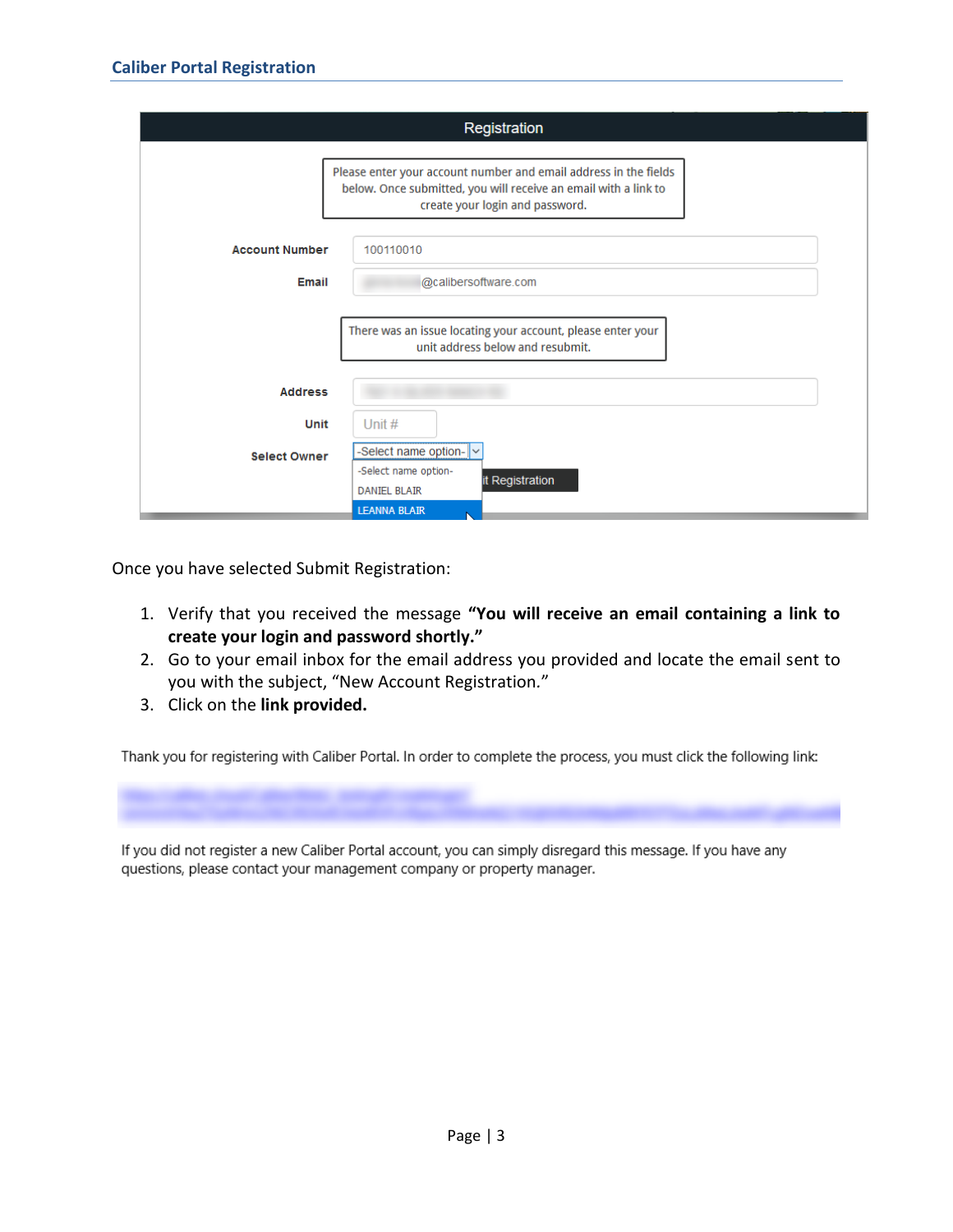## **Create Login Credentials:**

- 1. Enter a **Username** of your choice. *(Usernames must be at least six (6) characters.*
- 2. Enter a **Password** of your choice. *(Passwords must be at least eight (8) characters and contain at least one (1) uppercase letter, one (1) lowercase letter, and one (1) number.)*
- 3. **Confirm** Password.
- 4. Select **Submit**
- 5. If your username is already in use, you will be required to select another username until you enter one that is available.

| Create login credentials |                                                                                                                                                                              |
|--------------------------|------------------------------------------------------------------------------------------------------------------------------------------------------------------------------|
|                          | Please enter your new username and password for your account.                                                                                                                |
| Username                 | Username                                                                                                                                                                     |
| Password                 | (Username must have at least six(6) characters)<br>Password                                                                                                                  |
|                          | (Password must have at least eight(8) characters, including one(1) uppercase, one(1)<br>lowercase and one(1) number. These special characters [@#\$%^&+=- may also be used.) |
| <b>Confirm Password</b>  | Re-enter Password                                                                                                                                                            |
|                          | Submit                                                                                                                                                                       |

Once you have selected Create Account, you will receive, **"Registration success!":**

| Registration success! You will be redirected to the login page. |
|-----------------------------------------------------------------|
|                                                                 |

- 1. Enter your: **Username**
- 2. Enter your: **Password**
- 3. Click **Login**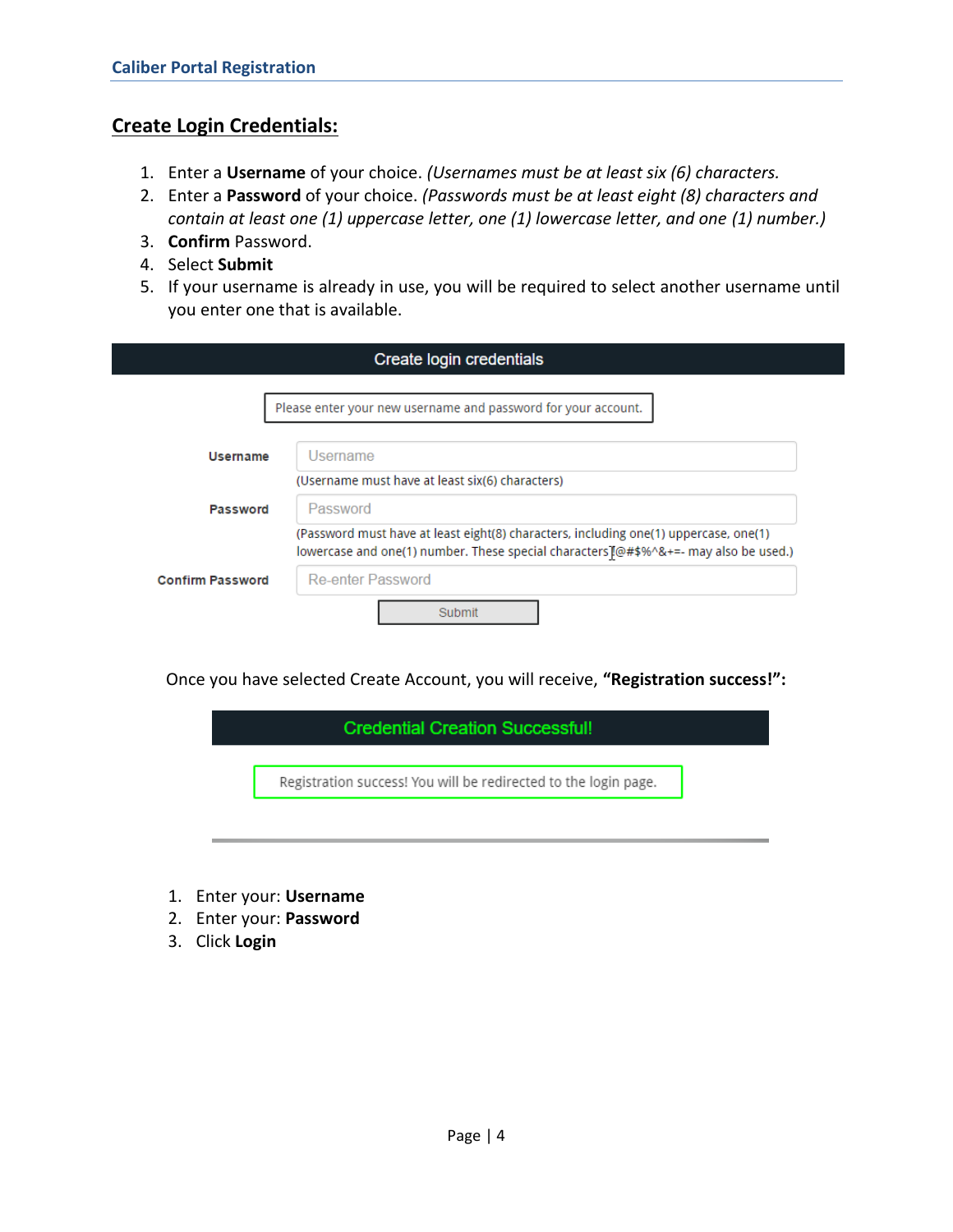

**You have successfully created your new account!** 

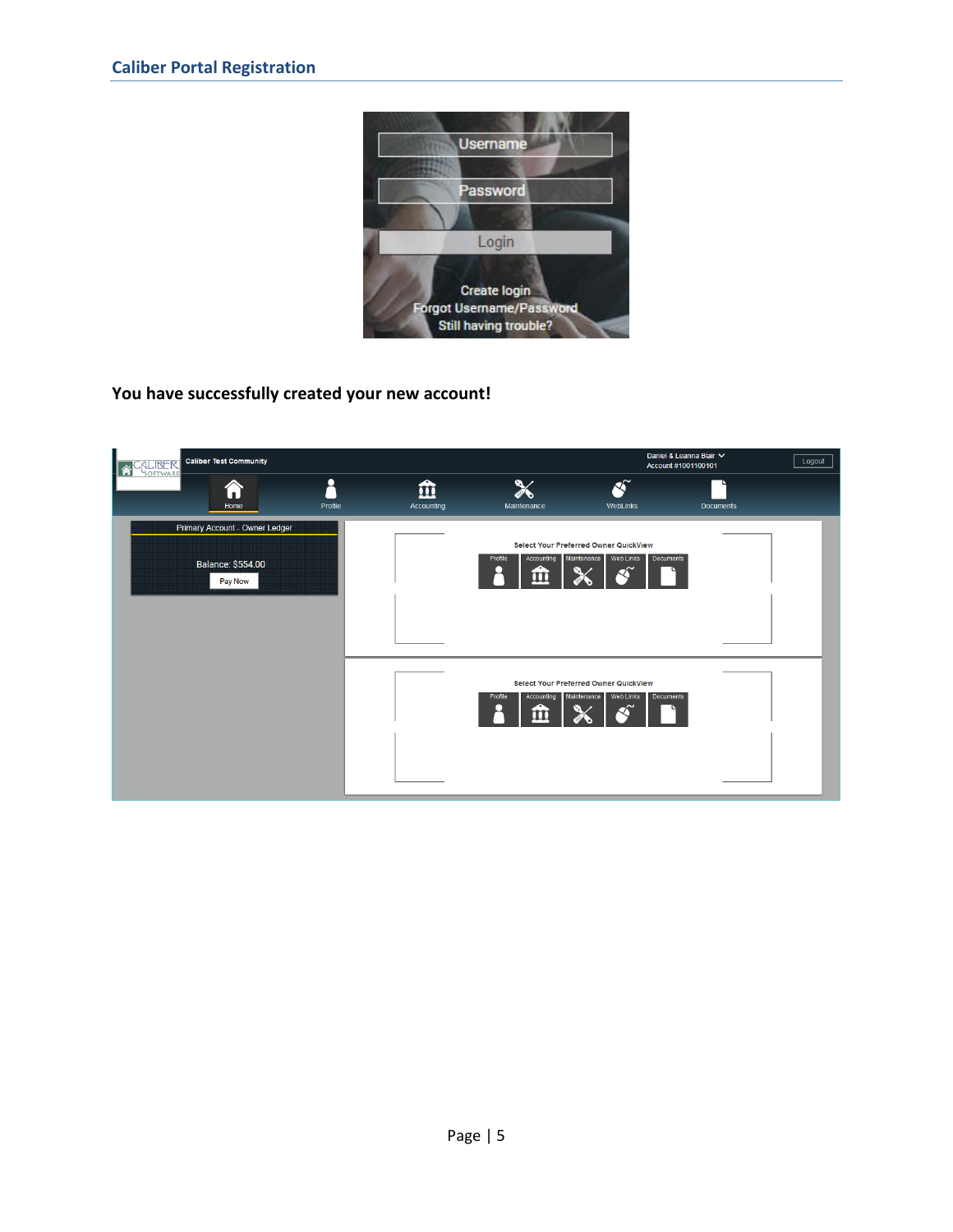## **Username Recovery/Password Reset:**

At the Portal login screen select **Forgot Username/Password**



You will be prompted with the **Credentials Inquiry** screen displaying **3 Username/Password** recovery and reset choices.

| <b>Credentials Inquiry</b>                       |  |
|--------------------------------------------------|--|
| Password reset by account number<br>and email    |  |
| Password reset by username only                  |  |
| Username recovery by account<br>number and email |  |
|                                                  |  |

- Each of these will require you to provide specific information to proceed with recovery/reset.
- All three methods will send an email to the email address registered on file. Your **Password Reset** Emails will contain a link. The link will direct you to the **Password Reset** screen where you will create a new password. Once created and submitted. Portal will state New Password Confirmed and redirect you back to Portal Login Screen.